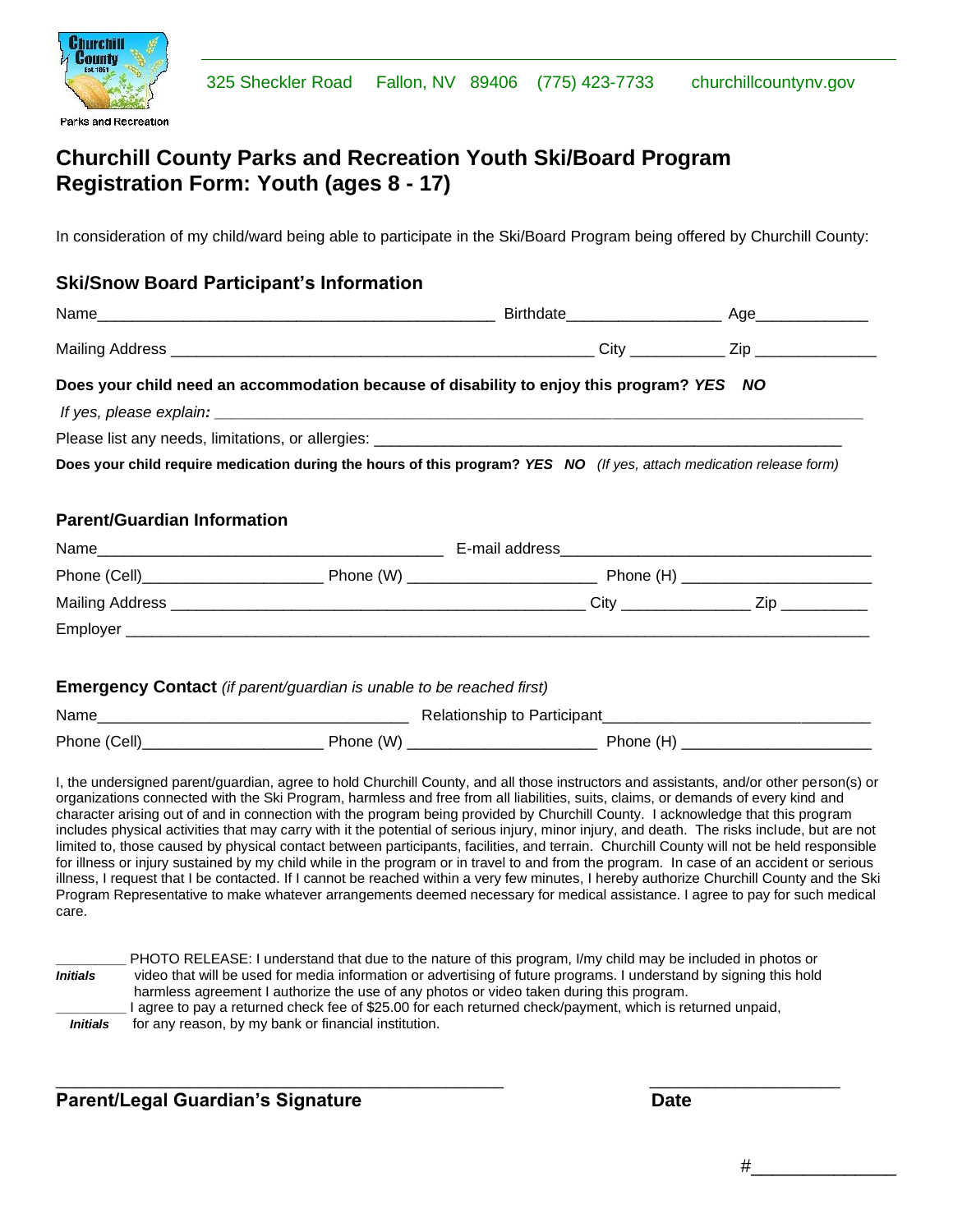

## **Churchill County Parks and Recreation Youth Ski/Board Program Registration Form: Adult (18 years & older)**

In consideration of my adult (age 18+) participation in the ski program being offered by Churchill County

#### **Ski Participant's Information**

Ī

|                          | Do you need an accommodation because of disability to enjoy this program? YES NO                                                                                                                                               |  |
|--------------------------|--------------------------------------------------------------------------------------------------------------------------------------------------------------------------------------------------------------------------------|--|
|                          |                                                                                                                                                                                                                                |  |
|                          | Please list any needs, limitations, or allergies: entertainment contains a series of the control of the control of the control of the control of the control of the control of the control of the control of the control of th |  |
|                          | Do you require medication during the hours of this program? YES NO (If yes attach medication release form)                                                                                                                     |  |
| <b>Emergency Contact</b> |                                                                                                                                                                                                                                |  |
|                          |                                                                                                                                                                                                                                |  |
|                          |                                                                                                                                                                                                                                |  |

\_\_\_\_\_\_\_\_\_\_\_\_\_\_\_\_\_\_\_\_\_\_\_\_\_\_\_\_\_\_\_\_\_\_\_\_\_\_\_\_\_\_\_\_\_\_\_ \_\_\_\_\_\_\_\_\_\_\_\_\_\_\_\_\_\_\_\_

*Initials* for any reason, by my bank or financial institution.

**Participant's Signature Date**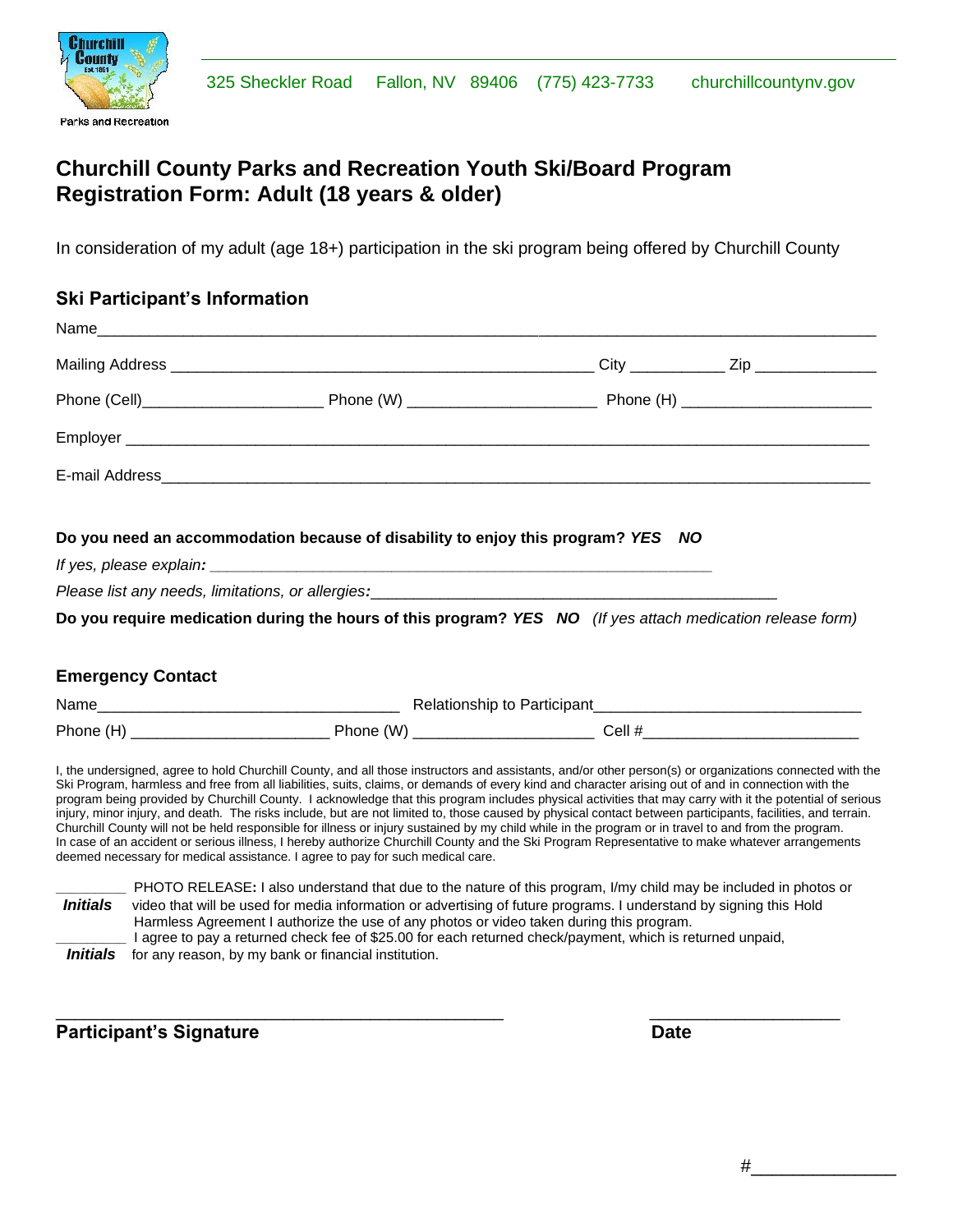

Ī

### **Churchill County Parks and Recreation Youth Ski/Board Program To: Sky Tavern Medical Care Center**

Please be advised that I/my child/ward is a member of the Churchill County Ski Program. I hereby, give permission to the Sky Tavern Medical Care Center to diagnose and treat any injury or illness incurred by myself/my child/ward on the premises of Sky Tavern Ski School during the season of the Churchill County Ski Program.

#### **Participant Information**

| <b>Printed Name of Participant</b>                                         | Age                | Height             | Weight             |
|----------------------------------------------------------------------------|--------------------|--------------------|--------------------|
| <b>Mailing Address</b>                                                     |                    | City               | Zip                |
| <b>Contact Information</b>                                                 |                    |                    |                    |
| Guardian (1) Contact Name                                                  | <b>Cell Number</b> | <b>Work Number</b> | <b>Home Number</b> |
| Guardian (2) Contact Name                                                  | Cell Number        | <b>Work Number</b> | Home Number        |
| <b>Emergency Contact (1) Name</b>                                          | <b>Cell Number</b> | <b>Work Number</b> | <b>Home Number</b> |
| Emergency Contact (2) Name                                                 | <b>Cell Number</b> | <b>Work Number</b> | <b>Home Number</b> |
| <b>Insurance Information</b><br>Policy holder's employer:<br>If applicable |                    |                    |                    |
| Policy holder's name:                                                      |                    |                    |                    |
| Policy holder's insurance ID#:                                             |                    |                    |                    |
| Insurance company name:                                                    |                    |                    |                    |
| Insurance company address:                                                 |                    |                    |                    |
| Insurance company phone #:                                                 |                    |                    |                    |
| Physical limitations/allergies:                                            |                    |                    |                    |

\_\_\_\_\_\_\_\_\_\_\_\_\_\_\_\_\_\_\_\_\_\_\_\_\_\_\_\_\_\_\_\_\_\_\_\_\_\_\_\_\_\_\_\_\_\_\_ \_\_\_\_\_\_\_\_\_\_\_\_\_\_\_\_\_\_\_\_

### Participant or \*Parent/Legal Guardian's Signature **Date** Date

*\*Parent/Guardian must sign if participant is under 18 years of age*